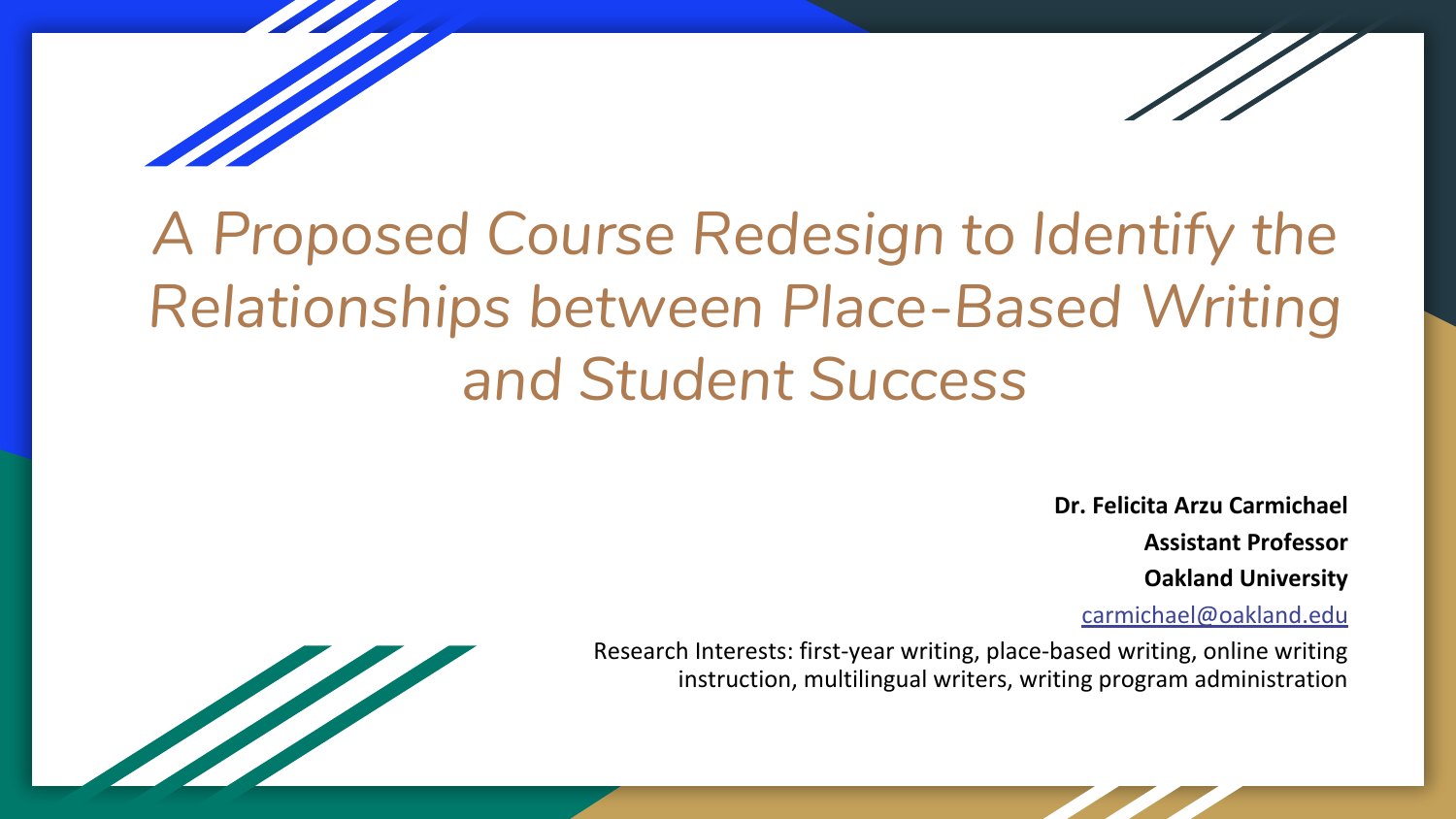## **EXIGENCE**

- Christa Ehmann and Beth L. Hewett called for theories of OWI, arguing that
	- "the writing studies discipline awaits viable theories of OWI as a philosophy of writing and as a series of strategies for teaching and learning to write in digital settings. To these ends, the CCCC OWI Committee has reasoned that ongoing research is crucial…. ongoing research into OWI might be developed by examining and highlighting the crucial need for a *deeper understanding* of OWI; [there is a need for] developing a rigorous framework of investigation when engaging in OWI" (2015, p. 517).
	- OWI refers to "using computer technology to learn writing from a teacher, tutor, or other students and by using it to communicate about that writing, to share writing for learning purposes, and to present writing for course completion purposes" (Hewett, 2015, p. 36).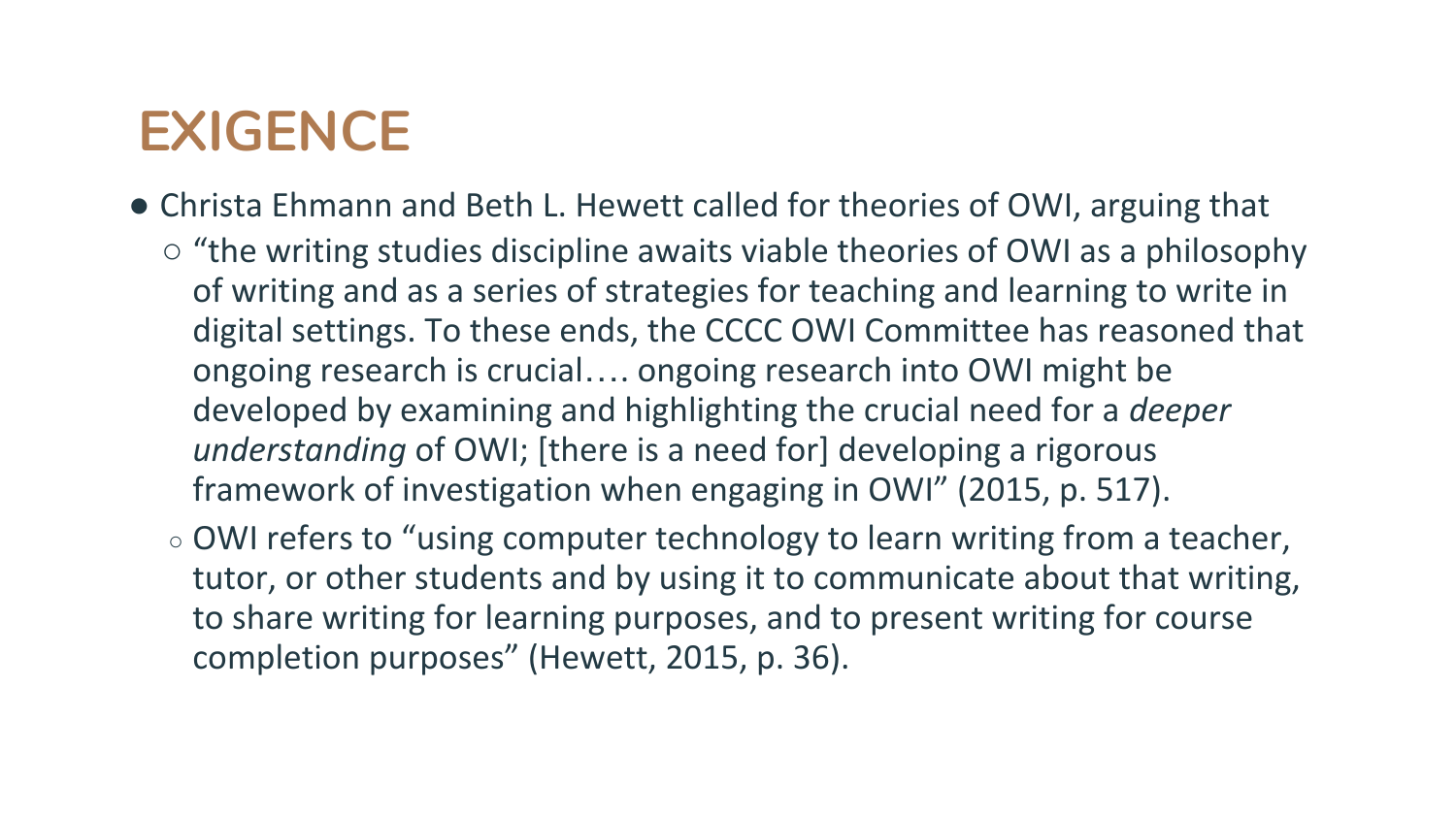## **OBJECTIVES**

- ●theoretical relevance of project
- ●research question
- ●about the course (learning outcomes, design, and projects)
- scholarship of teaching and learning
- $\bullet$  Q&A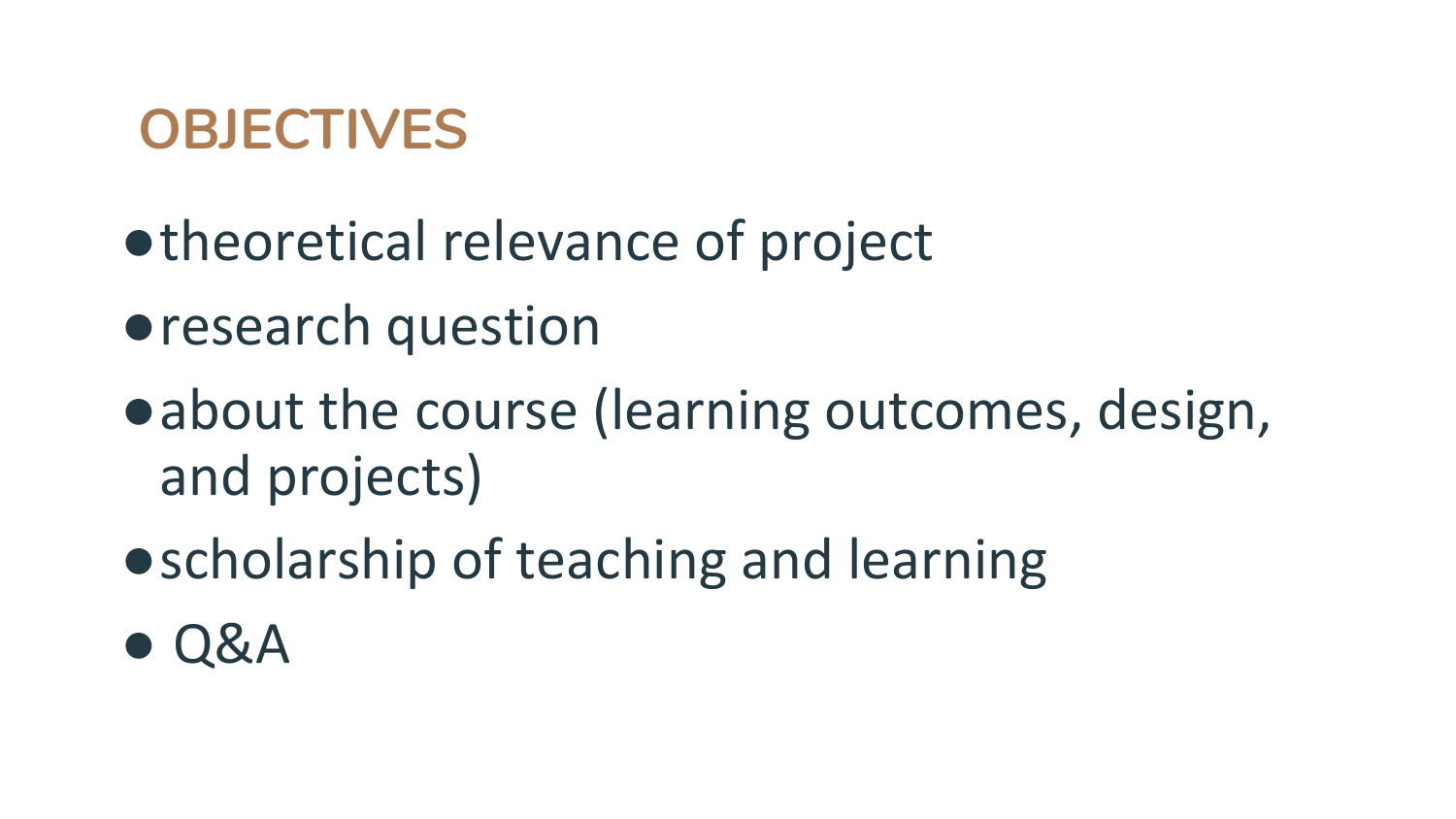## **THEORETICAL RELEVANCE**

- paying attention to place in online writing instruction will allow scholars in rhetoric and composition to think not only about *what* we are doing, as encouraged by Cynthia Selfe (1999), but also about *where* and *how* we frame our pedagogical and theoretical practices.
- the metacognitive practice of studying place as the course theme will help students become more reflective about the *places* (virtual and material) about and through which they are learning and therefore more successful in navigating the requirements of both formats and achieving the learning outcomes.
- the theme of "place" will also invite students to feel a sense of belonging to the course and the university community by creating social integration and a sense of belonging, which scholars such as Marie Mitchum (2017) and Isabel Moallem (2013) believe increases student retention and leads to student success.
- enhancing student learning, life skills, deep learning and supporting that transfer of learning (CETL, 2019).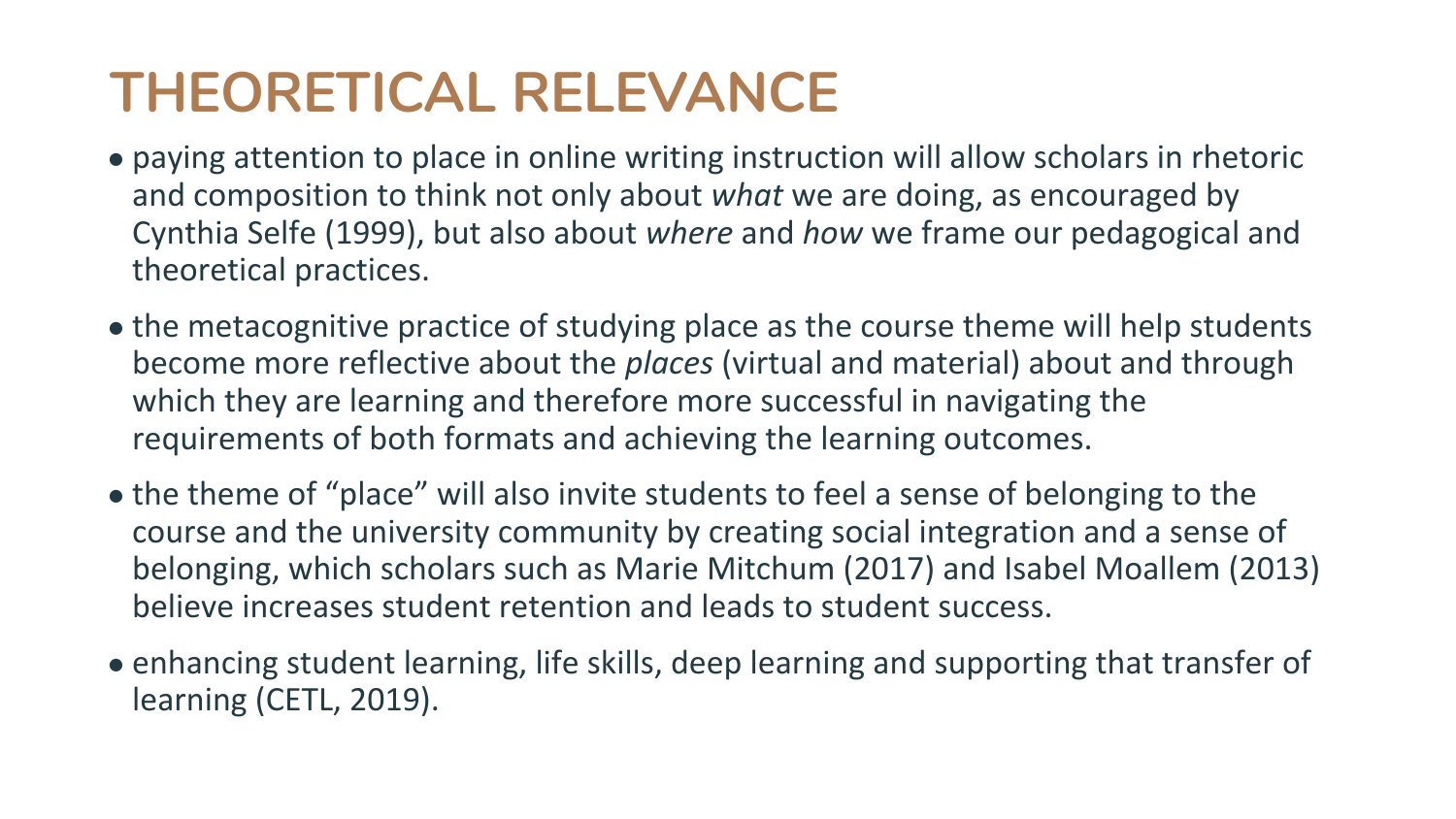## **THEORETICAL RELEVANCE CONTINUED**

- Weisser and Dobrin (2001) examine composition studies through an ecological framework to critically challenge how scholars engage the world. They contend that ecocomposition is about the relationship between written discourse and the environment [physical and constructed] that it encounters.
- Ulmer (2003) examines how the internet and technological tools challenge our thinking about writing. He argues that it is important that scholars in the field rethink our choices about technology so that we can engage in inclusive practices as we explore what it means for our students to write in electronic spaces. More specifically, Ulmer invites us to critically consider what it means to *inhabit* virtual places rather than to simply use them.
- Reynolds (2004) contends that our experiences in life 'take place' in some location, and we draw from our experiences of those locations to make sense of how to respond to being in other places (2004, p. 4). She adds that notions of place give us metaphorical and methodological tools to "change our ways of imagining writing" (p. 6).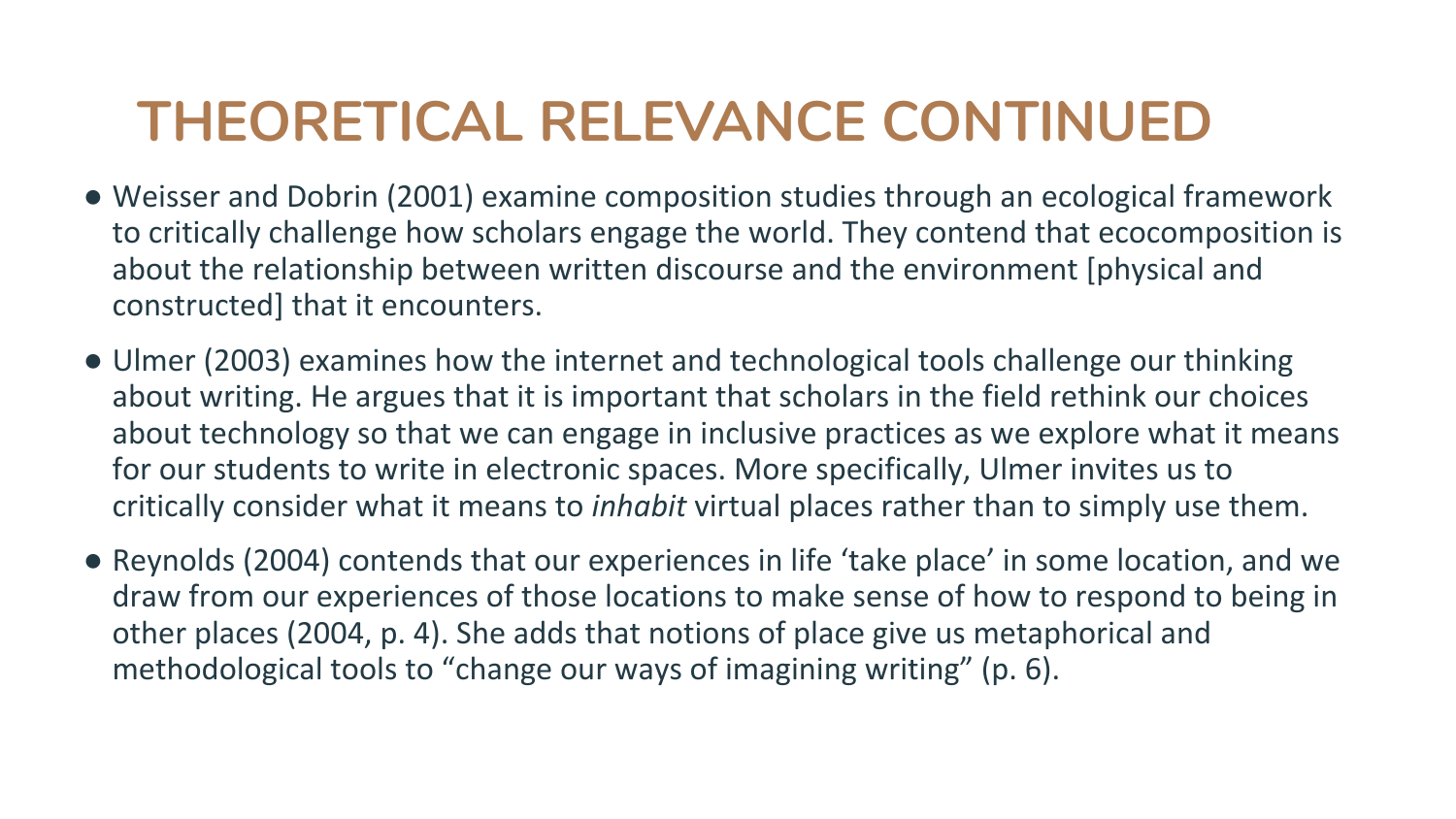## **RESEARCH QUESTION:**

- What is the relationship between place-based writing and student success?
	- To respond to this question, I relied on scholarship on place-based writing to redesign and teach one section of WRT 1060. The theme of "place" in this course will allow me to create safe spaces for my students to draw from their experiences, values, and backgrounds to challenge and improve the ways in which they understand and practice rhetorical approaches to writing.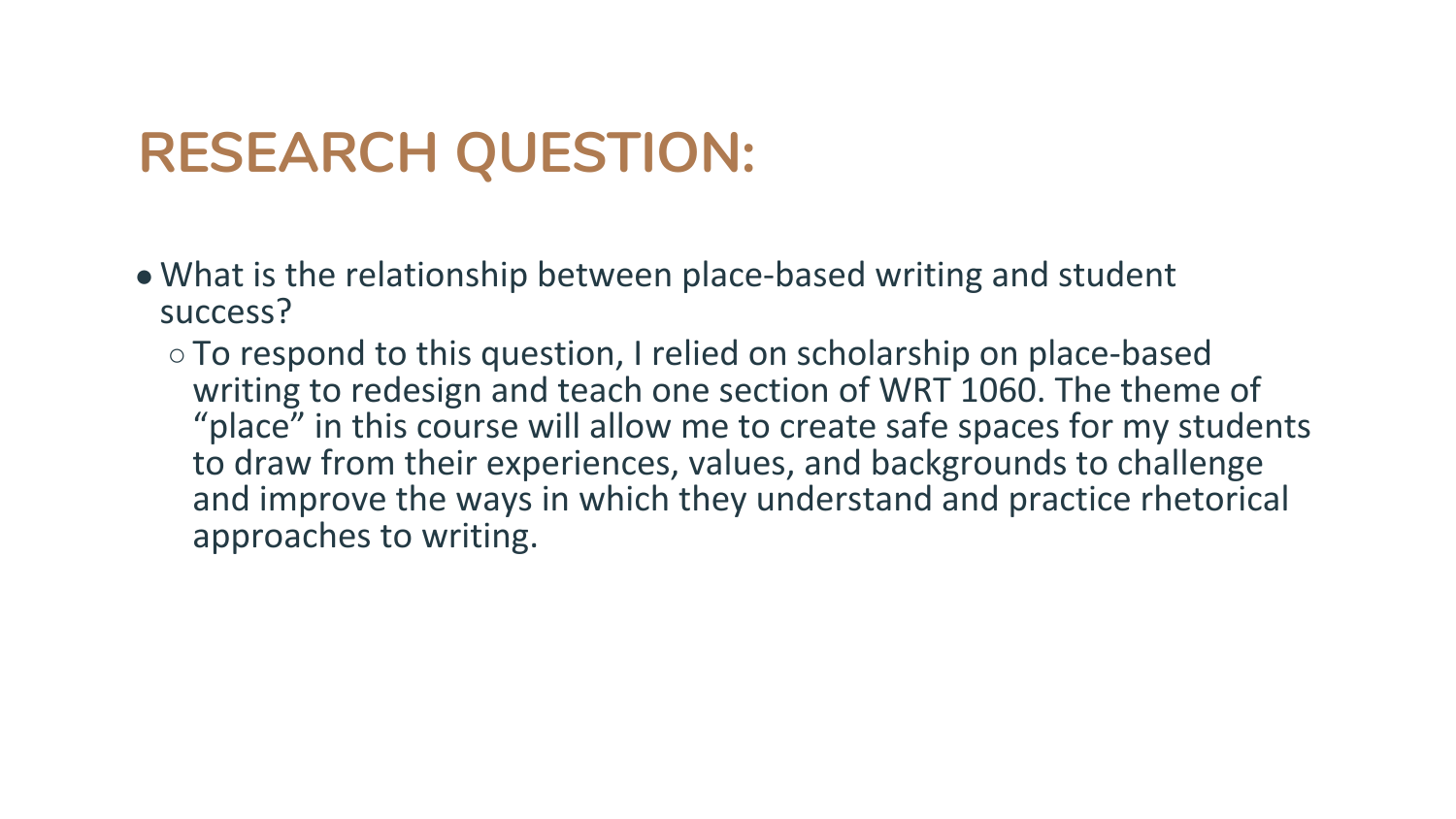## **ABOUT THE COURSE**

- WRT 1060 Composition II is one of three first-year writing courses at Oakland University.
- Required to fulfill OU's general education writing foundations requirement.
- 7 sections offered in the summer, 40 sections offered in the fall and 100 sections offered in the winter semester.
- WRT 1060 courses are listed as "partially online," where roughly 10% - 30% of the course is online or "online."
- Most WRT 1060 courses are capped at 20 22 students; however, junior faculty's sections are capped at 15.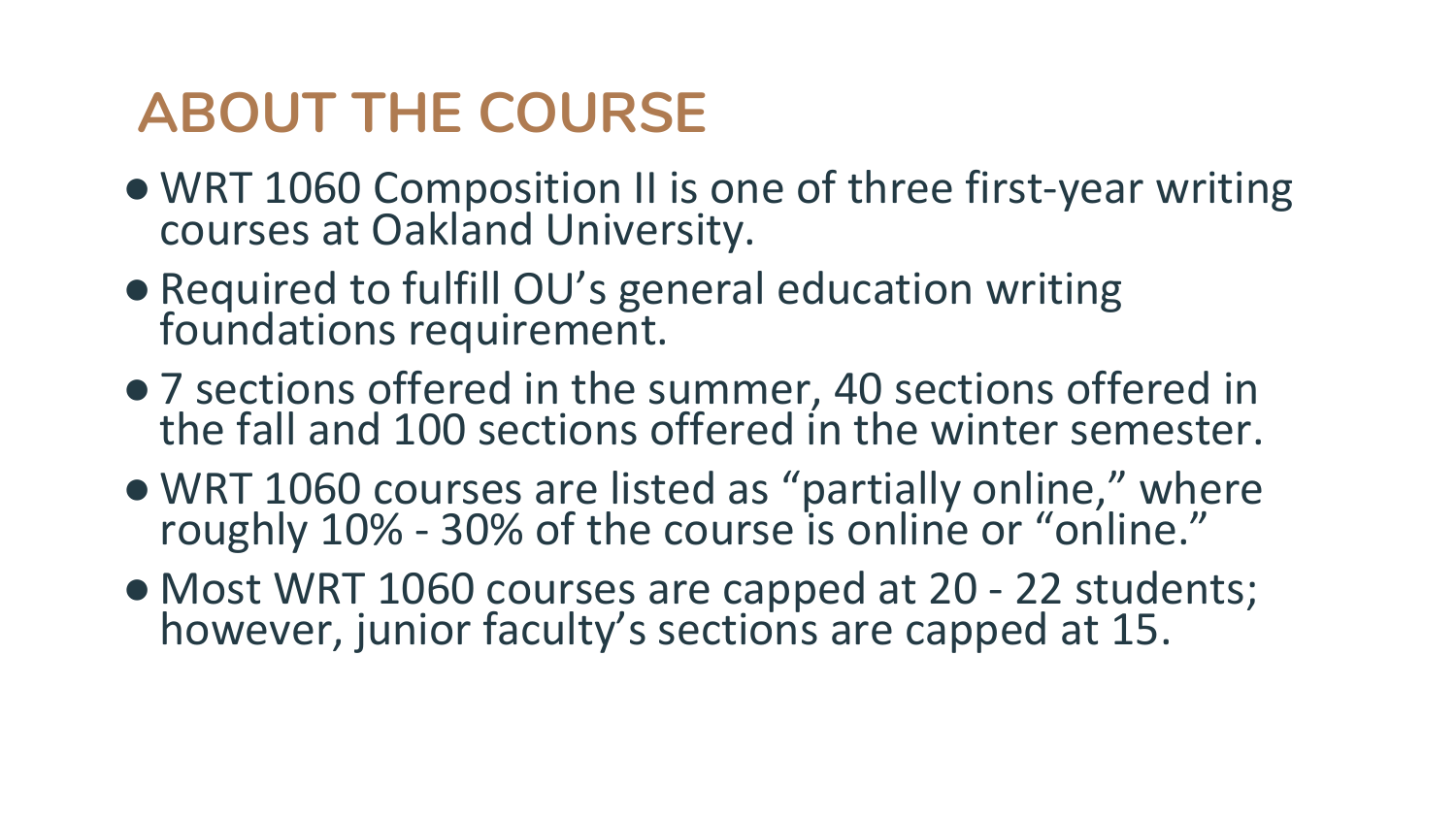## **COURSE LEARNING OUTCOMES:**

- make connections with the broader community through activities related to civic and community engagement on and/or off campus (Unit 2 and Unit 3)
- demonstrate familiarity with basic rhetorical, ethical, and methodological conventions of academic disciplines (such as humanities, sciences, social sciences) to prepare them for further study in their chosen discipline (Unit 1)
- demonstrate the ability to locate and analyze scholarly sources critically and synthesize them to produce various academic genres which include print, visual, digital, or oral elements (Unit 2 and Unit 3).
- In addition to the standard WRT 1060 learning outcomes, in this redesigned course, students will achieve the following learning outcomes:  $\circ$  identify the relationship(s) between place [virtually and materially] and writing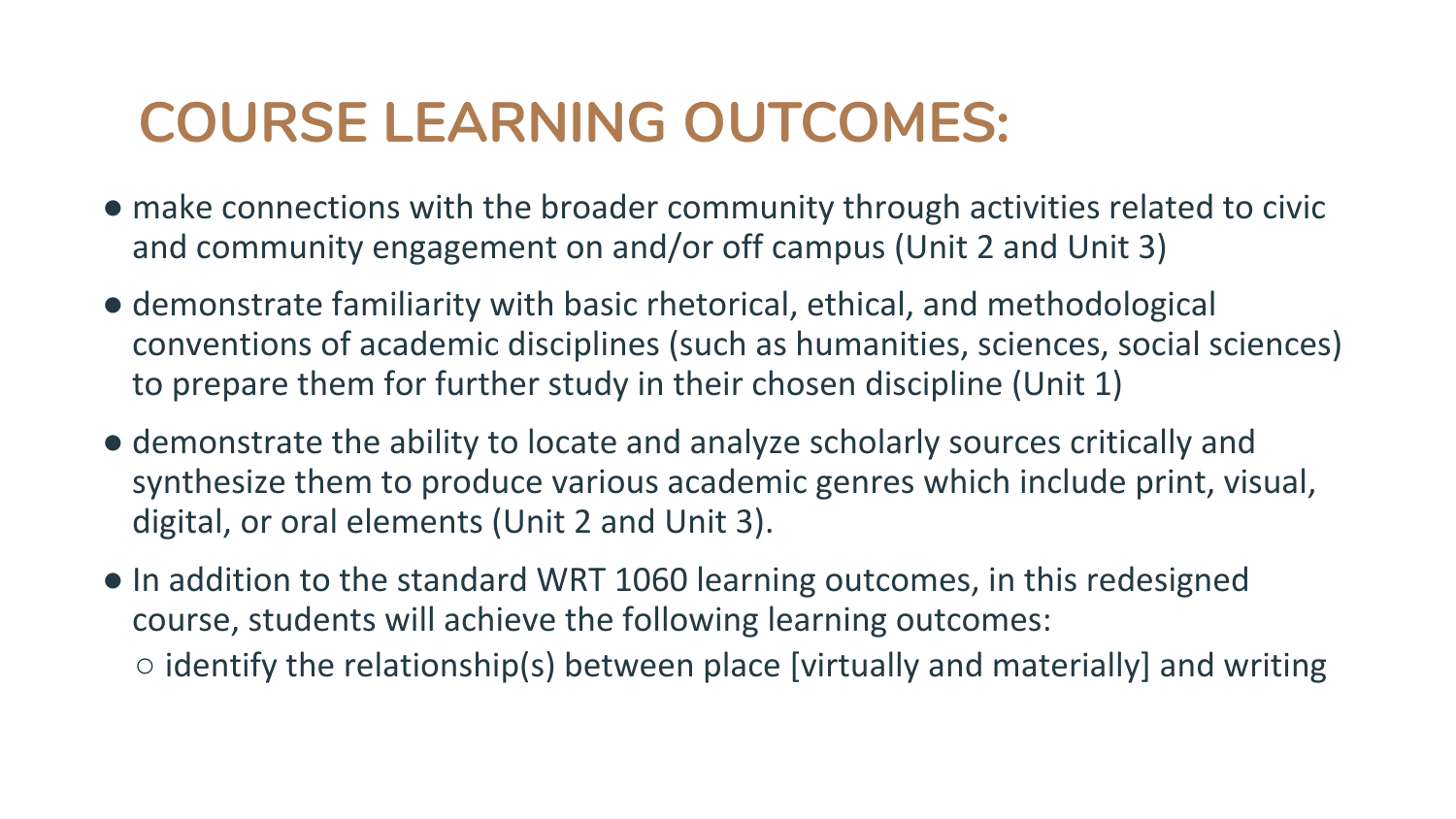#### **DESIGN OF COURSE**

| Part 1 | <b>Types of Class</b>      | <b>Units</b>                  | <b>Weeks</b> |
|--------|----------------------------|-------------------------------|--------------|
|        | $Face - to - Face$         | Orientation to Course         |              |
|        | $Face - to - Face$         | Unit 1: Inquiry to Self and   | $2 - 4$      |
|        |                            | Place                         |              |
| Part 2 | Online and/or Face-to-Face | Unit 2: Inquiry to Text and   | $5 - 13$     |
|        |                            | Place                         |              |
| Part 3 | $Face - to - Face$         | Unit 3: Tying it All Together | $14 - 15$    |
|        |                            | and Reflection                |              |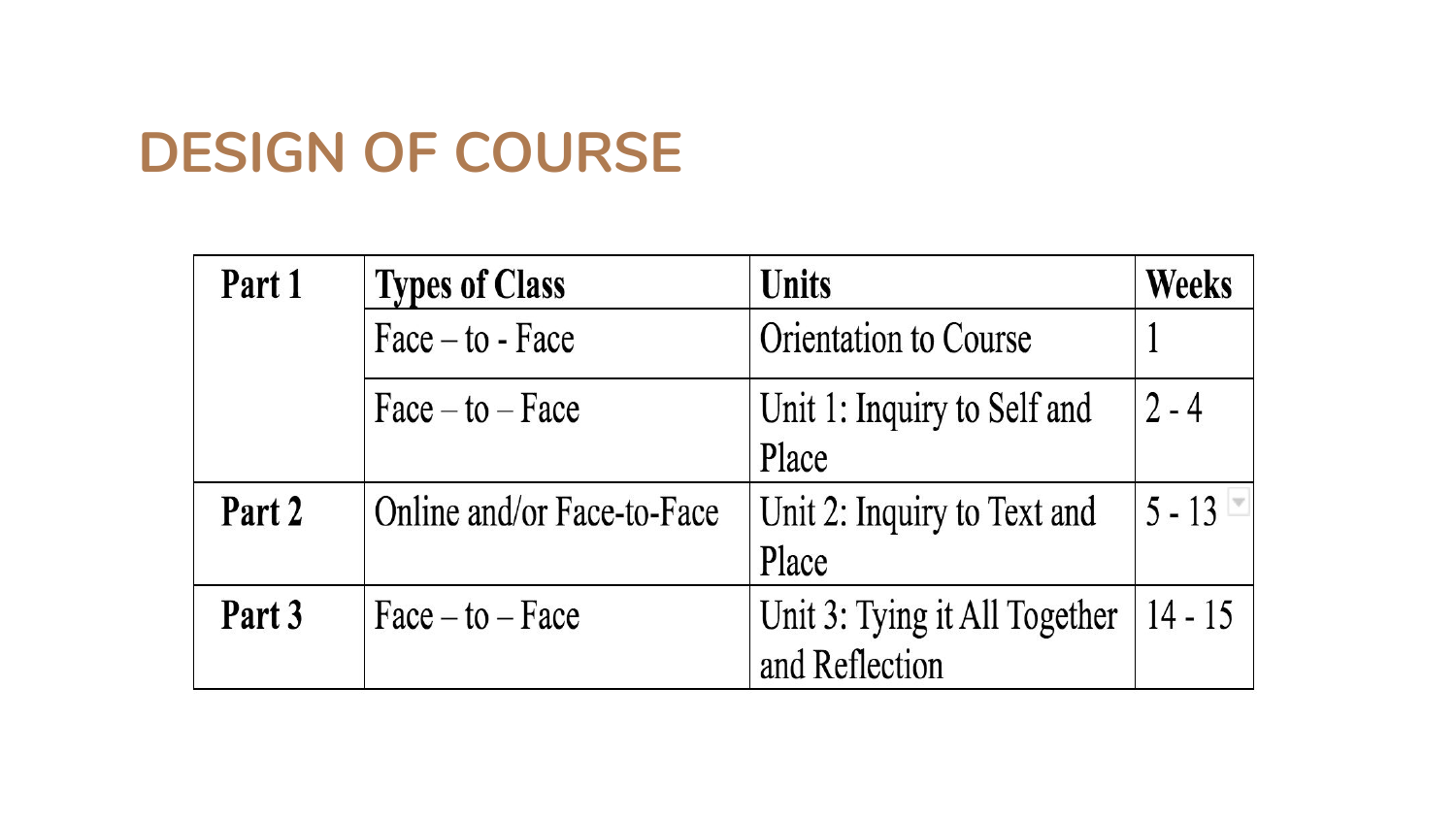# **SCHOLARSHIP OF TEACHING AND LEARNING:**

- I have received IRB approval to conduct this study.
- During the first week of classes, students responded to a writing prompt, where they shared their expectations of the course, their personal goals, and their understanding of the relationship between place and writing.
- During mid-semester (this week), students are completing an anonymous online survey, where they express whether they are meeting their goals thus far and what changes should be made in the remainder of the semester to better support them; these survey questions are all open ended.
- At the end of the semester, students will respond to a writing prompt, where they express whether they achieved their personal goals and how they intend to achieve those goals if they weren't met in the course. They will also discuss whether their understanding of the relationship between place and writing has changed, remained the same or become complicated. I also plan to conduct small focus group interviews with students, and I will rely on their formal evaluation of the course to gather further qualitative data on the impact of the course on student success.
- I received a CETL (Center for Excellence in Teaching and Learning) grant to re-design this course and conduct the study, so the results will be disseminated at a CETL workshop at my institution in winter 2020. I will also seek publication in *Computers and Composition*, an international journal that explores the use of computers in writing classes and research.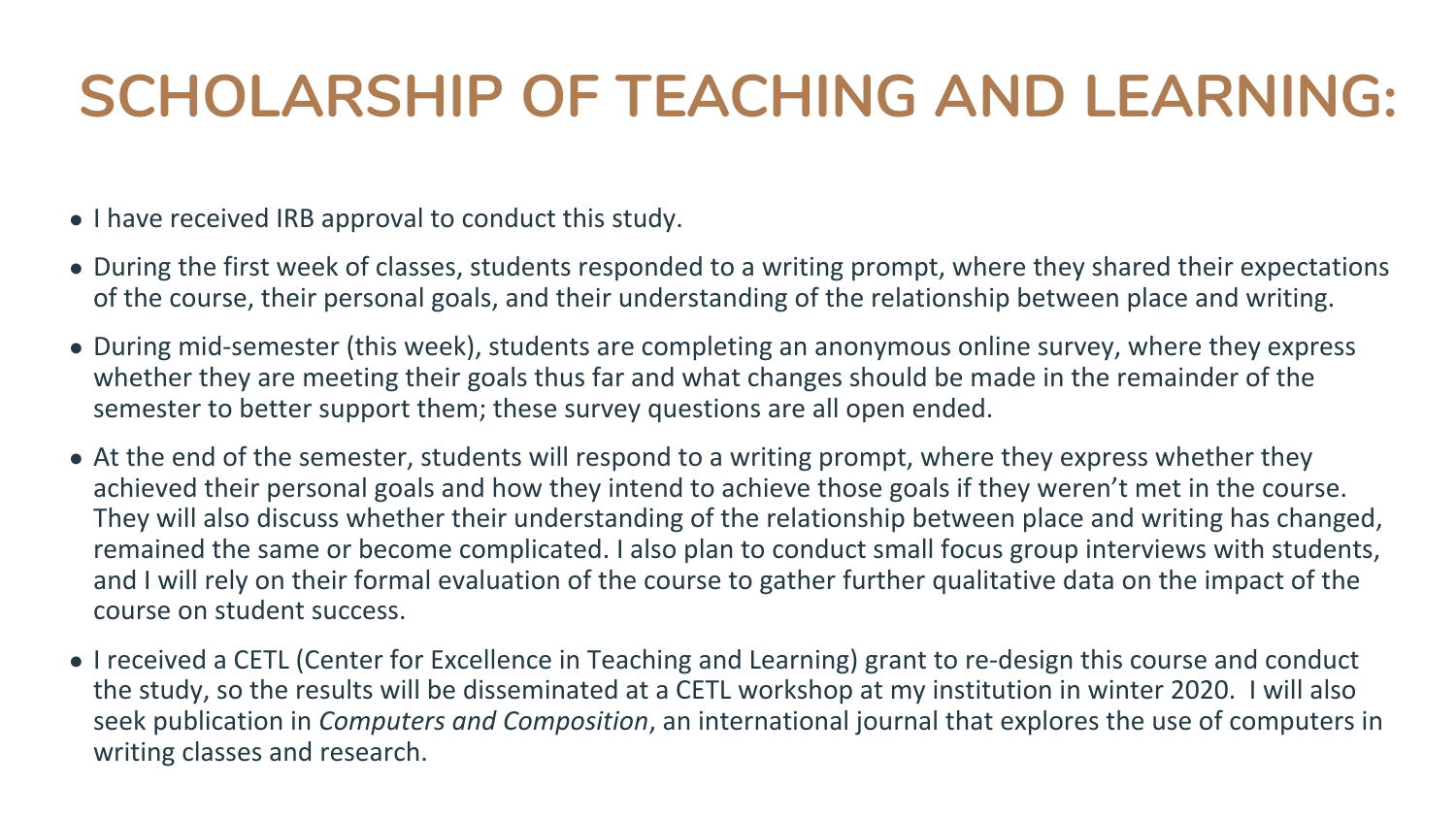## **OU Instructional Fair**

- organized by CETL and the Senate Committee on Teaching and Learning
- poster presentation format
- best ideas on effective instructional strategy, active learning, learning resources, classroom activities that promote student success



Photo courtesy CETL (2019)